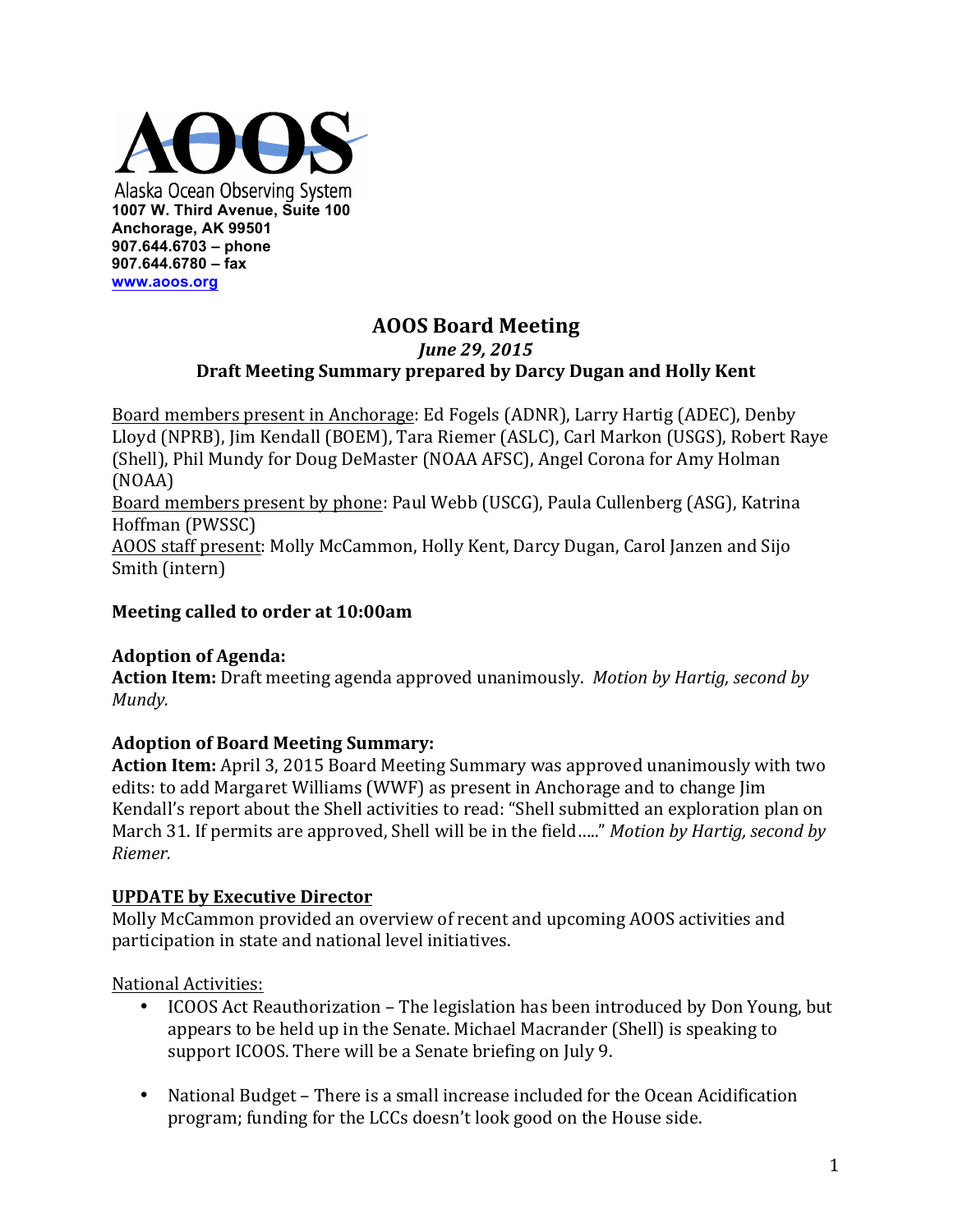- NSF proposal AOOS is partnering with UAF/IARC to submit a proposal to provide data management services for NSF Arctic programs.
- Pacific anomalies conference The conference regarding the "Blob" went well. Twothirds of the scientists attending agreed that the name was good because it generated publicity. There appears to be a lot of warm water entering the Bering Strait and the Chukchi Sea. There appears to be a lot of potential (though not proven) impacts from the warm waters including: HAB off Kachemak Bay, Fin whale die-off in Kodiak, sea turtles seen in Kodiak and murre die-offs. AOOS has volunteered to set up some kind of blog or website regarding observations surrounding the blob that will be available on the AOOS website.
- Animal Telemetry Network Molly is participating in a national task team that is developing a plan now being reviewed by federal agencies, including the Navy. The goal is to set standards for QA/QC of data, data ingestion, and public accessibility of data.

## Alaska Activities

- Water Level workshop AOOS hosted this with ADNR, USGS, NOAA, the LCCs, and the USACOE. The goal was to identify what makes the most sense for adding sensors with varying precision for full coverage in Alaska. Nic Kinsman will produce a report by the end of July.
- LCC Resiliency Proposal AOOS has a small role in a proposal submitted by Agnew Beck in response to a coastal resiliency planning project for the LCCs.
- NOAA Coastal Resiliency AOOS is developing a proposal on Arctic marine shipping in response to this funding opportunity. It requires a match which is challenging.
- 401K Match for staff Molly asked if there were any objections to adding this as a benefit, which might result in a \$7K change in the personnel budget. The Board had no objections.
- Observing systems: The Cook Inlet buoy has been deployed and is still in place. The King Island buoy will be deployed by the end of July.
- The YK salmon run timing forecast went well and seems to be matching the actual run timing.

# **FY 11-15 Budget**

The Board considered 3 proposals for additions to the current FY 15 annual work plan:

- **Coastal resiliency proposal** AK Sea Grant is requesting that AOOS partner with them and ACCAP and NOAA to fund a two-year Sea Grant extension position focusing on coastal resilience. Paula Cullenberg said that the person would not be creating tools, but would help promote understanding of existing tools and help connect communities with them. Molly said that she recommends that AOOS participate in this for \$30K per year for 2 years so long as AOOS has input into the position's activities and priorities through an advisory committee. There is some unspent funding in the personnel line item that could be used for this. The Board wants to make sure we have clear goals when we fund this position. **Action Item:** The Board approved contributing funding at \$30K per year for 2 years unanimously. *Motion by Lloyd, second by Hartig.*
- OA sensors on Alaska ferries: AOOS has received requests for OA monitoring on 4 different platforms (AK state ferries, hatcheries, profiling mooring, and ships). The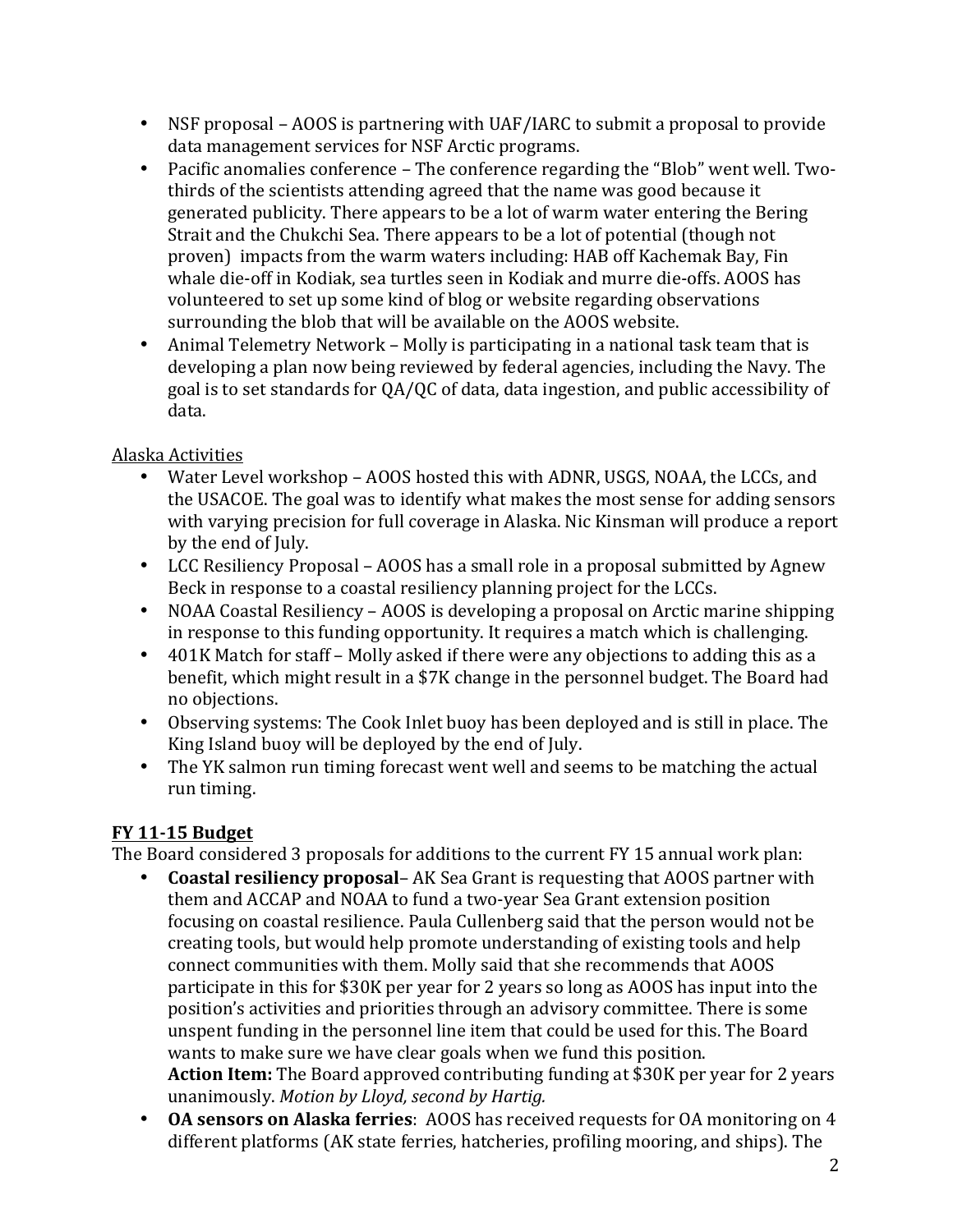ferry program would be similar to one funded by the Exxon Valdez Oil Spill Trustee Council and implemented by NOAA/PMEL, which requires significant support. Molly recommends deferring action on this proposal until a winter OA technology workshop can be held which would review the status of OA instrumentation and platforms, lessons learned in last 5 years and develop a more cohesive monitoring vision and priorities.

Action Item: The Board agreed to defer action on this request.

• Kasper-Weingartner Beaufort Sea water level sensors: UAF has requested funding to deploy 2 bottom-mounted water level sensors in the Beaufort Sea to gather wave information to be used for Beaufort circulation and storm surge models. Funds are available in the equipment line to cover this. It is a highly leveraged project, with most of the funding coming from UAF. **Action Item:** The Board unanimously approved a motion to provide \$42K in funding for this initiative. Motion by Lloyd, second by Kendall.

### **FY 16-20 NOAA Proposal Conceptual Approach**

Molly presented two spreadsheets describing staff's proposed conceptual approach for the AOOS submission to NOAA for FY 16-20 funding proposal: Funding Scenarios Spreadsheet and Project Descriptions Spreadsheet. The funding scenarios outlined various activities for 3 different scenarios: \$1.5 million a year, \$2.5 million a year, and \$4 million a year. The \$2.5 million scenario is the closest to current AOOS funding and is the most realistic. A potential breakdown by geographic region was also included, as well as additional background information for potential new projects.

#### **Data Management Subsystem**

The Board discussed the proposed \$350k, \$500k and \$600k scenarios. The Board had questions about how AOOS might benefit from Axiom's new contracts with CeNCOOS and SECOORA. Axiom Data Science's Rob Bochenek explained that many of the regions have similar interests as AOOS, although they are prioritized differently, but our core costs should be shared among the 3 regions, lowering some of the AOOS costs. Even at a \$350k minimum, the AOOS system's current capabilities would be maintained and not threatened, but they would not grow or be enhanced.

### **Products**

Molly described a proposed Alaska Coasts and Ocean Report as a potential AOOS signature product that could be used to highlight ocean and coastal indicators statewide. Board member Larry Hartig (ADEC) expressed interest in potential impacts of Canadian mines on Alaska waters and asked if AOOS had a way to look at watersheds as well. Phil Mundy (NOAA) believes the timing to automate trends is now because of federal requirements to expose their standard metadata records to the web. Resource inventories need to be easy to update since they require constant updating. Phil endorses this project as a pilot project. PICES is contributing salary for a post doc to do something similar for the North Pacific Ocean. Ed Fogels (ADNR) commented that there is a lot of interest in taking the information we have on transboundary watersheds, as well as new information, and have it available for the public. Let the public track what's going on. Molly agreed to add "coastal issues such as watershed mines" or some kind of language in the proposal.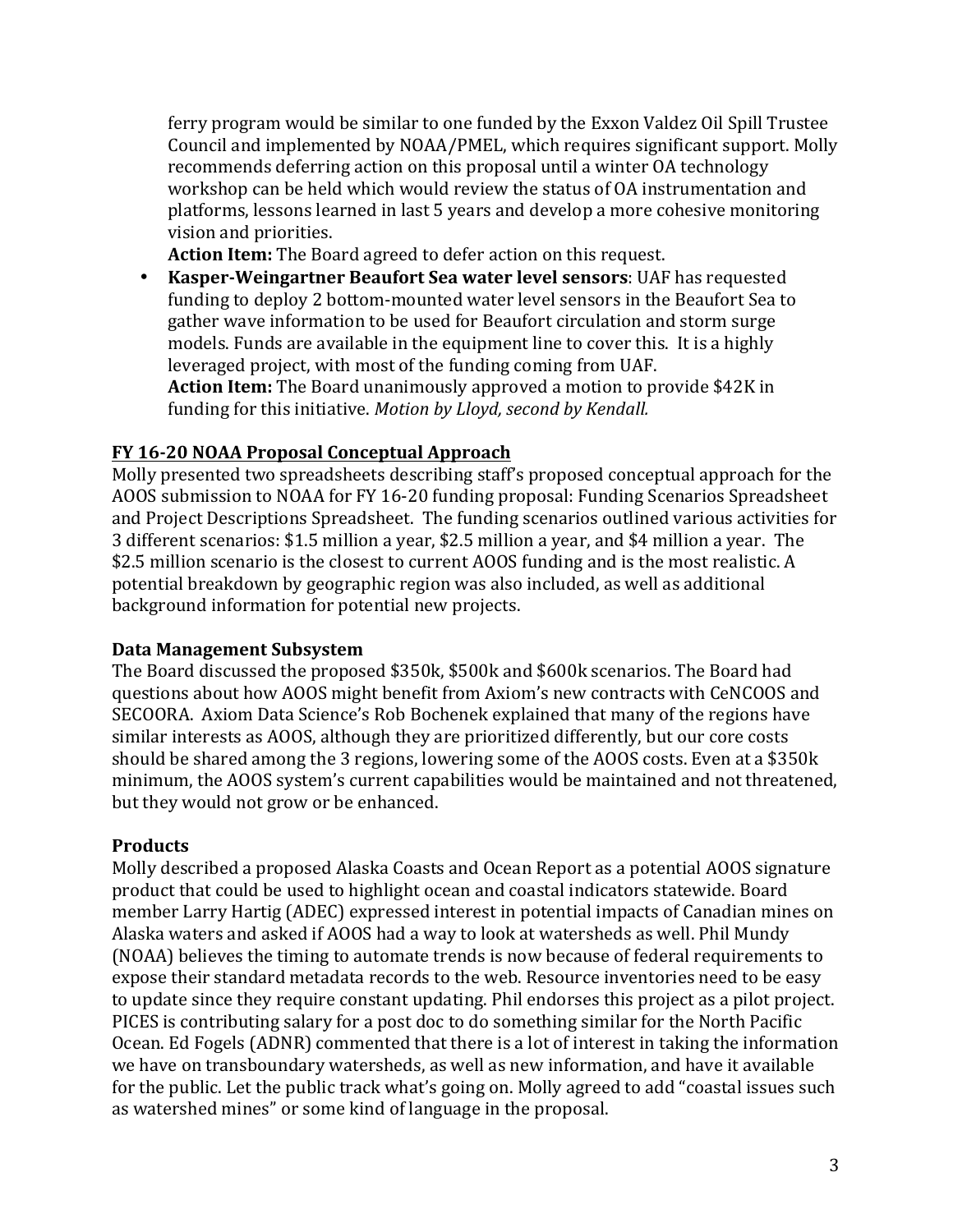#### **Forecasts, Models and Analysis Subsystem**

Molly described the original AOOS mission to "do for the ocean what the NWS does for the atmosphere" in terms of modeling and forecasting ocean conditions in real-time. This has not proved to be realistic. We tried this for Prince William Sound to see if the models could assimilate real-time data and run operationally. However, the models are expensive to run, and given PWS's complicated shoreline, the models don't work well without lots of observations. 

Instead of funding individual models, staff is proposing that AOOS establish a modeling testbed, similar to the Modeling Testbed run by the national IOOS program. It would involve a competitive process, set criteria, and identify what models are out there that need short-term fix or could be improved. AOOS would not take on operation or long-term maintenance of the models. Molly described the difference between the test bed (add value, fix problem) and the proposed Modeling Evaluation Tool (if you have 2 circulation models, which one operates better under these conditions). Rob Raye said he is more interested in putting effort into observations and looking to other entities to fund models. Katrina Hoffman asked what would it mean for other projects in the proposal if we pulled back from funding the PWS/GOA ROMS model. If it is not continually updated, it would become obsolete. Phil Mundy noted that circulation models used for oil spill trajectory without real-time data are not very accurate. Oil is driven by wind, requires real-time data. If there is not demand from OSRI and PWSRCAC, Phil wonders about long-term maintenance of the ROMS model.

#### **Observing Subsystem**

Molly described the current observing system projects. She noted that a placeholder for potential contaminants monitoring was included. The Board had concerns about starting a new observing project, but thought AOOS might be able to do something with the AOOS data system. Larry Hartig noted that mercury is the state's highest priority. ADEC has been growing a contaminant database opportunistically for a long time, but it is not developed so that trends can be easily spotted and tracked.

### **Overall Board questions and comments**

The Board had a lot of questions and comments about the proposed scenarios. These are some highlights:

- Program management vs data management. Rather than have program management 600K all the way through, should we allow program management to be at 600K the first few years and then seek grant funding to keep the personnel going? Should more staff be added at the \$4million scenario? But after year 2, put 150K into data management to bring it up to 500K.
- Denby Lloyd expressed concern over flat funding of Program Management throughout the 3 funding scenarios. It was suggested that one option was to reduce funding of the Program Management in the \$1.5 mil scenario with the balance returned to assets/activities, such as the signature DMAC for AOOS.
- Jim Kendall noted that AOOS is a small enough operation that it is not cost effective to slash staff and hope things will continue to work effectively, even in a reduced funding scenario. Costs should be cut elsewhere. He also noted that losing experience from the team that would occur with staff cuts would end up costing